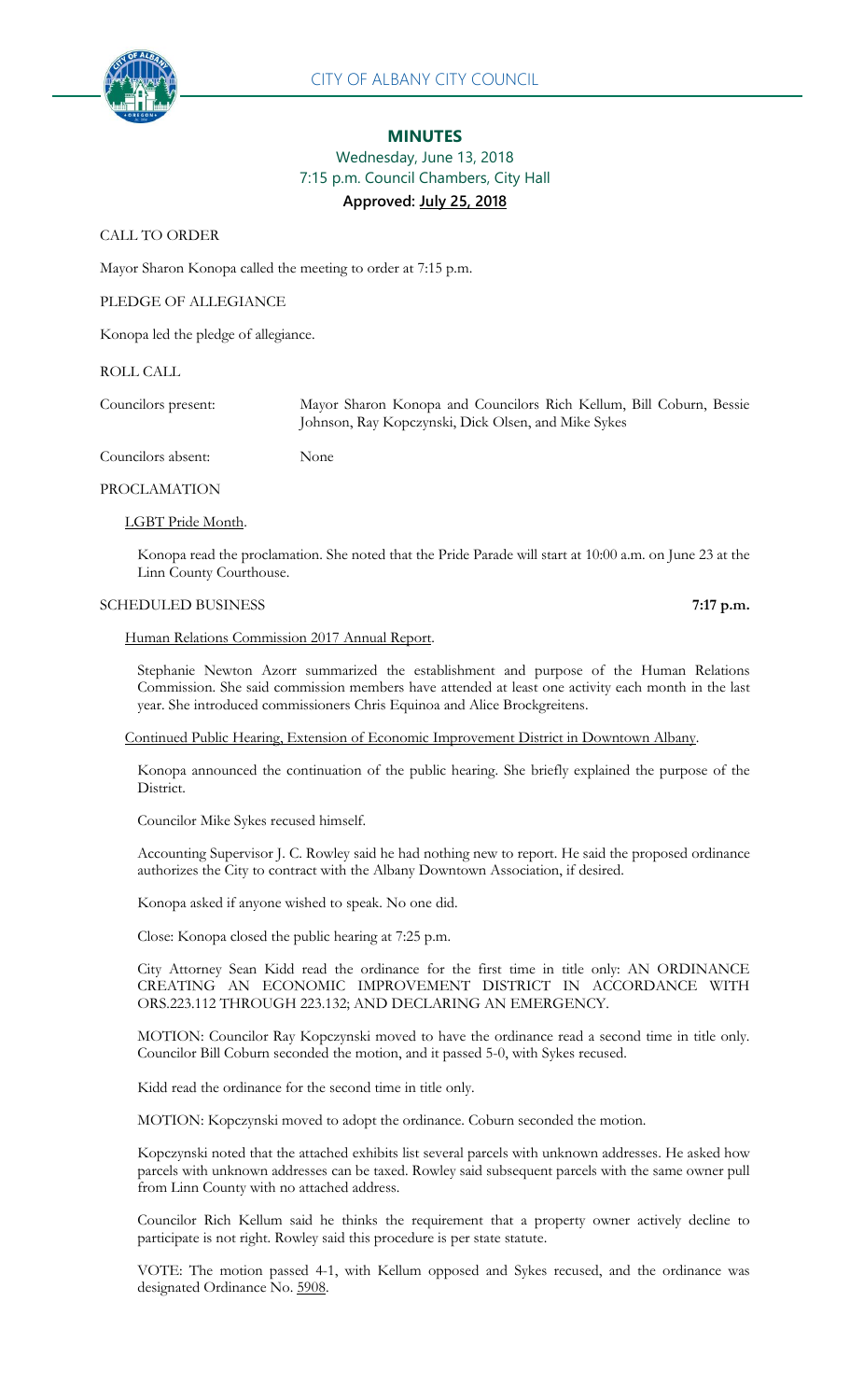Public Hearings.

### Opportunity to Comment on Proposed Uses of State Revenue Sharing.

Open: Konopa opened the public hearing at 7:29 p.m.

Finance Director Jeanna Yeager explained that this is done every year. The City has used the money for transit in the past and plans to continue that use.

Konopa asked if anyone wished to speak. No one did.

Close: Konopa closed the public hearing at 7:30 p.m.

MOTION: Kellum moved to adopt the resolution declaring eligibility to receive state revenues. Sykes seconded the motion, which passed 6-0. The resolution was designated Resolution No. 6695.

MOTION: Sykes moved to adopt the resolution declaring election to receive state revenues. Kellum seconded the motion, which passed 6-0. The resolution was designated Resolution No. 6696.

# Adopting the 2019-2023 Capital Improvement Program.

Open: Konopa opened the public hearing at 7:30 p.m.

Public Works/Community Development Business Manager Jeff Babbitt summarized the Capital Improvement Program (CIP) process.

Konopa asked if anyone wished to speak. No one did.

Close: Konopa closed the public hearing at 7:31 p.m.

MOTION: Kopczynski moved to adopt the resolution adopting the 2019-2023 Capital Improvement Program. Coburn seconded the motion, which passed 6-0. The resolution was designated Resolution No. 6697.

Adopting the City of Albany 2018-2019 Annual Budget.

Open: Konopa opened the public hearing at 7:32 p.m. Yeager mentioned two changes from the proposed budget, related to the Millersburg fire station. The changes were included in the agenda.

Konopa asked if anyone wished to speak. No one did.

Close: Konopa closed the public hearing at 7:34 p.m.

MOTION: Kopczynski moved to adopt the resolution adopting the Approved 2018-2019 budget. Councilor Dick Olsen seconded the motion.

Kellum said he voted against approving the Proposed Budget in Budget Committee because there is no way to know what are the most important and least important things the City does. We need a system that will give us that information. He will vote no.

Sykes asked Kidd what would happen if the budget wasn't adopted. Kidd said the state requires that it pass. If it doesn't pass tonight, they'll have to come back and redo work, if necessary, to get it adopted. Konopa said if the budget doesn't pass, the City is shut down, and the Budget Committee must be reconvened.

Olsen said, in a Council-Manager government it's the City Manager's job to present the budget. He has faith in Albany's City Manager and thinks the Council should let him run the City as provided for in the Charter. Discussion followed.

VOTE: The motion passed 4-3, with Sykes, Kellum, and Coburn voting no, and Konopa breaking the tie. The resolution was designated Resolution No. 6698.

Opportunity to Comment on the Proposed Community Development Block Grant 2018-2022 Consolidated Plan and 2018 Action Plan.

Open: Konopa opened the public hearing at 7:43 p.m.

Planner III Anne Catlin presented PowerPoint slides (see agenda file). She said this is Albany's sixth year as an entitlement community. She summarized the process for receiving the grant. She said the Council will not be adopting the plans until June 27, 2018, but needs to receive public comment so that can be incorporated into the plans. She mentioned a letter on the dais from the Small Business Development Center at Linn Benton Community College (see agenda file).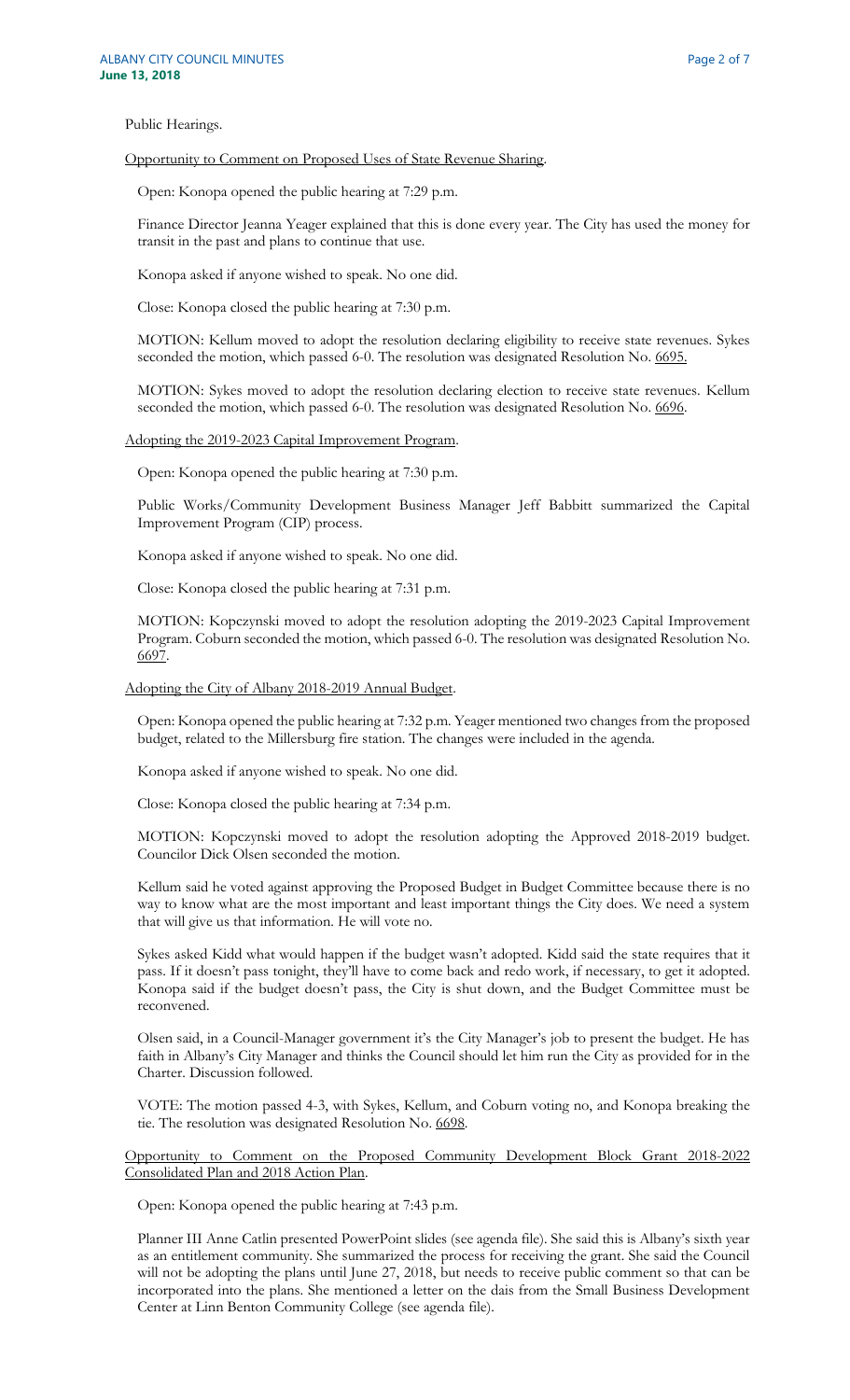Catlin gave some housing statistics and explained the Community Development Commission's (CDC) proposed activities for 2018. She presented accomplishments from the last five years.

Liza Newcomb, of Willamette Neighborhood Housing Services (WNHS), 257 SW Madison Street, Corvallis, said the Community Development Block Grant (CDBG) program is vital to the community. There are people who have to choose among paying the mortgage, fixing a leaky roof, or buying food. WNHS provides low-interest loans with CDBG funds. The organization supports the plans.

Clarice Freitas, 728 Montgomery Street SE, Albany, said she coordinates Linn-Benton Health Equity Alliance, which supports the program. Health begins where we live. A person has to earn \$17.50 per hour to afford a two-bedroom apartment in Albany. Albany has a large Latino population (about one in 12). One in three Latinos lives in poverty. Freitas' coalition would be happy to be a facilitator between CDBG and Latino groups in the community. She thanked the Council for supporting the CDBG program.

Close: Konopa closed the public hearing at 8:05 p.m.

Sykes asked Catlin what percentage of CDBG funds goes to the community and what percentage is overhead. Catlin said about 24 percent is overhead, including overhead of agencies that receive funds. She said considering the number of people we help with the funds, we are being careful with overhead costs.

Coburn asked about the use of CDBG money for park improvements. Catlin said CDBG funds are to be spent to improve the lives of the lower-income community. Discussion followed.

Catlin thanked the Council for their comments. She said that it takes a long time to acquire property to build housing, and the approximately \$400,000 the City receives isn't a lot of money. Some is set aside for rehabilitation loans and homebuyer assistance. Making all amenities ADA-accessible is a federal priority. It takes a couple of years to save enough to be able to buy property.

The Council discussed the possibility of reallocating funds to housing. Catlin said she would put her suggestions into a memo for the next agenda packet (June 27, 2018).

Reopen: Konopa reopened the public hearing at 8:30 p.m.

Tim Vaughn, 532 Baker Street Albany, asked how much of the CDBG funding is state money and how much is city money. Konopa said it's all federal. There is no city match. Vaughn asked why the city wouldn't want to help with funds? Konopa said we have to end up with a plan showing that we spend all of the federal dollars. The spending is tightly regulated. Vaughn asked if the City could match 10 percent. Konopa said the City did match the parks improvement dollars.

Rex Watkins, 507 Burkhart Street SE, Albany, said that years ago the park near him was remodeled, but then it wasn't maintained. He hopes CDBG money won't be used to fix up assets and then let them run down. Government hasn't shown a good record of buying and then maintaining properties, but private property agents are held to a standard. He thinks it would be smarter to use CDBG money for maintenance of homes people own already but can't maintain. He suggested that the CDC put out application forms for 0% loans at the assessor's office.

Close: Konopa closed the public hearing at 8:37 p.m.

#### Adjusting System Development Charges (SDC) and Connection Charges.

Open: Konopa opened the public hearing at 8:38 p.m.

Assistant City Engineer Rob Emmons summarized the history of the SDC process.

Konopa asked if anyone wished to speak. No one did.

Close: Konopa closed the public hearing at 8:40 p.m.

a) Revising sewer system development charges for connection to the public sanitary sewer system, reaffirming an appeal fee, and repealing Resolution No. 6599.

MOTION: Councilor Bessie Johnson moved to adopt the resolution. Coburn seconded the motion, which passed 6-0. The resolution was designated Resolution No. 6699.

b) Revising transportation system development charges for impacts to the Albany Transportation System, reaffirming the appeal fee, and repealing Resolution No. 6680.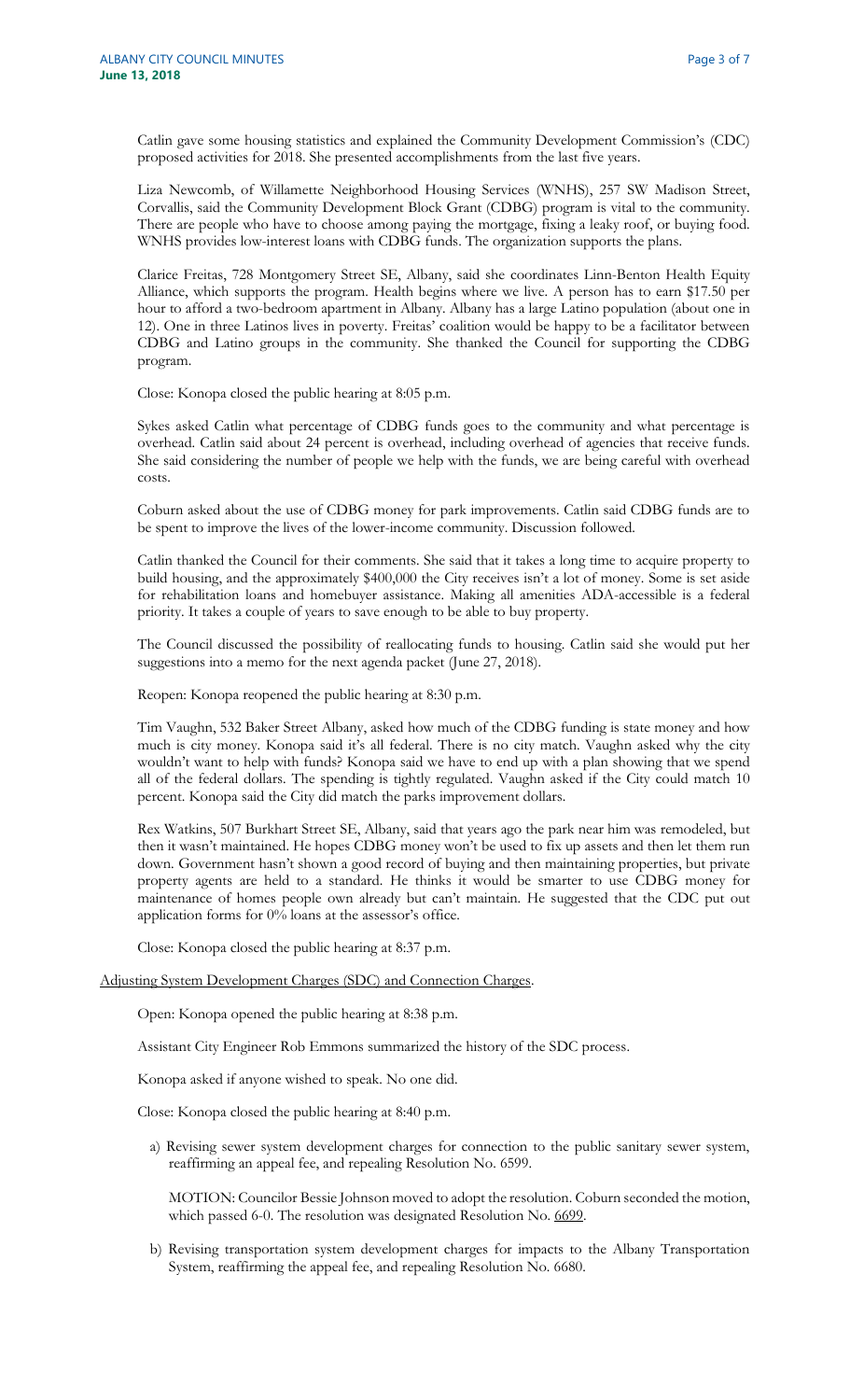MOTION: Johnson moved to adopt the resolution. Coburn seconded the motion, which passed 6-0. The resolution was designated Resolution No. 6700.

c) Revising water system development charges, reaffirming an appeal fee, and repealing Resolution No. 6600.

MOTION: Johnson moved to adopt the resolution. Coburn seconded the motion, which passed 6-0. The resolution was designated Resolution No. 6701.

d) Revising connection charges for street connections to improved city streets of unassessed properties in the city of Albany and repealing Resolution No. 6602.

MOTION: Johnson moved to adopt the resolution. Coburn seconded the motion, which passed 6-0. The resolution was designated Resolution No. 6702.

e) Revising connection charges for storm connections of unassessed properties in the city of Albany and repealing Resolution No. 6605.

MOTION: Kellum moved to adopt the resolution. Coburn seconded the motion, which passed 6- 0. The resolution was designated Resolution No. 6703.

f) Revising connection charges for sewer connections of unassessed properties in the city of Albany and repealing Resolution No. 6603.

MOTION: Johnson moved to adopt the resolution. Coburn seconded the motion, which passed 6-0. The resolution was designated Resolution No. 6704.

g) Revising connection charges for water connections of unassessed properties in the city of Albany and repealing Resolution No. 6604.

MOTION: Johnson moved to adopt the resolution. Coburn seconded the motion, which passed 6-0. The resolution was designated Resolution No. 6705.

h) Revising Post-Construction Stormwater Quality Program fees and repealing Resolution No. 6608.

MOTION: Johnson moved to adopt the resolution. Coburn seconded the motion, which passed 6-0. The resolution was designated Resolution No. 6706.

#### Repealing Public Works Fees.

Open: Konopa opened the public hearing at 8:45 p.m.

Emmons said staff doesn't often recommend eliminating fees. He explained that these are being repealed mainly for housekeeping purposes.

Konopa asked if anyone wished to speak. No one did.

Close: Konopa closed the public hearing at 8:46 p.m.

MOTION: Kellum moved to adopt resolutions a, c, and e. Kopczynski seconded the motion, which passed 6-0. The resolutions were:

- a) Repealing the improvement assurance charges for the non-oversized portion of future arterial and collector street improvements for streets located within the North Albany area, and repealing Resolution No. 6607. RES. NO. 6707.
- b) Repealing Ordinance No. 5359 that provided for a process to finance Street Improvement Assurance fees.

No action was taken on this item. This item will come back to the June 27, 2018, meeting for a first reading.

- c) Repealing special connection charges for a portion of the Columbus Street Sanitary Sewer Lift Station project costs and repealing Resolution No.6606. RES. NO. 6708.
- d) Repealing Ordinance No. 5355 that authorized the formation of a special connection charge related to the construction of the Columbus Street Sanitary Sewer Lift Station.

No action was taken on this item. This item will come back to the June 27, 2018, meeting for a first reading.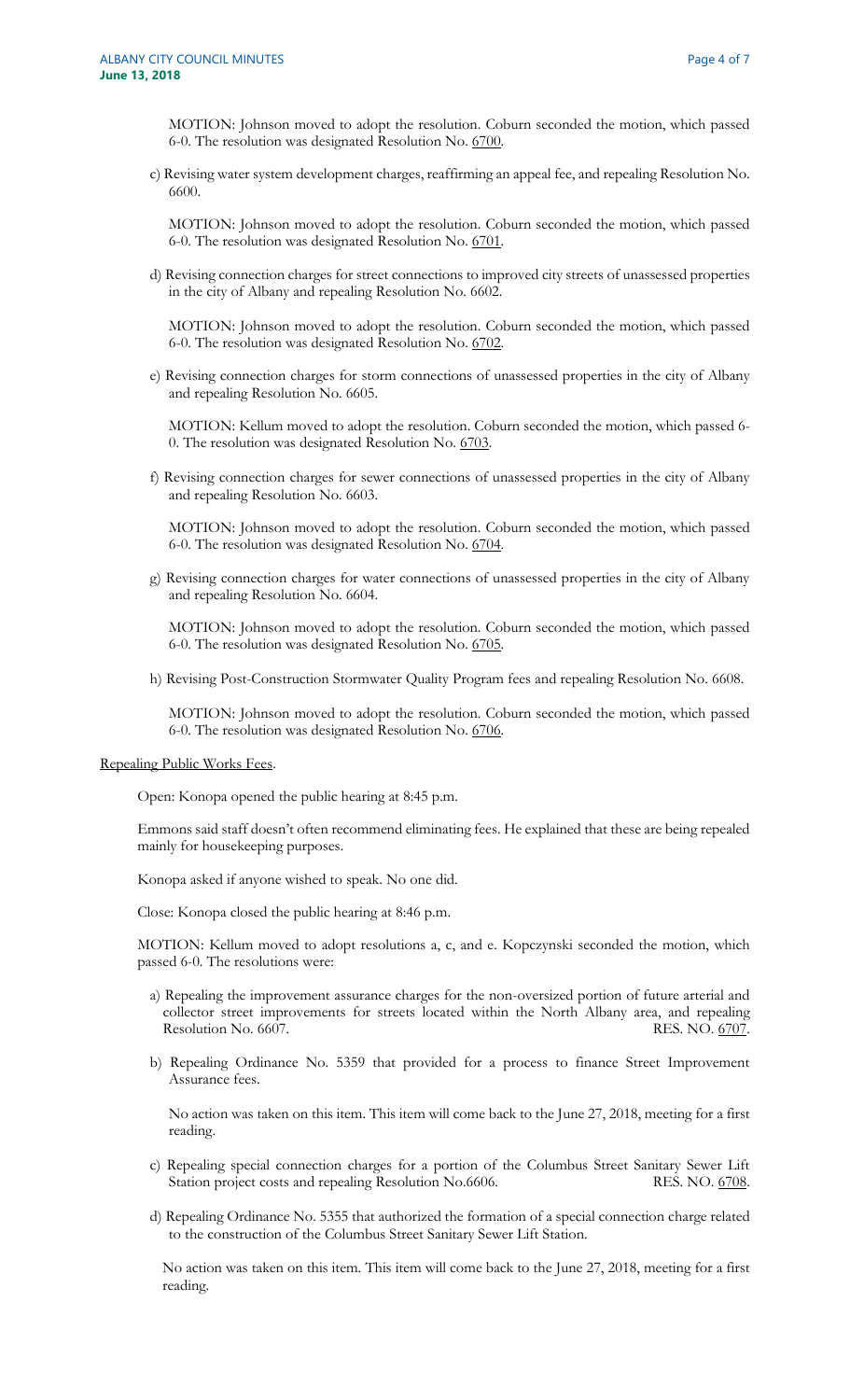e) Repealing a methodology for the development of a system development charge for the transportation system in North Albany and repealing Resolution No. 3423. RES. NO. 6709.

Setting Fees and Charges for Development Code Provisions and Repealing Resolution No. 6609.

Open: Konopa opened the public hearing at 8:48 p.m.

Planning Manager Bob Richardson said it's the City Council's practice to adjust Development Code fees yearly per the Consumer Price Index. This year the increase is 2.59 percent.

Konopa asked if anyone wished to speak. No one did.

Close: Konopa closed the public hearing at 8:50 p.m.

MOTION: Kopczynski moved to adopt the resolution. Kellum seconded the motion, which passed 6-0. The resolution was designated Resolution No. 6710.

Adjusting Utility Rates for the 2018-2019 Fiscal Year.

Open: Konopa opened the public hearing at 8:50 p.m.

Public Works Operations Director Chris Bailey reminded the Council that setting rates for all three utilities at once is a new procedure. The rate changes will go into effect at the usual times.

Konopa asked if anyone wished to speak. No one did.

Close: Konopa closed the public hearing at 8:51 p.m.

a) Setting rates for wastewater system use and repealing Resolution No. 6598.

MOTION: Kellum moved to adopt the resolution. Kopczynski seconded the motion, which passed 6-0. The resolution was designated Resolution No. 6711.

b) Setting rates for water use and repealing Resolution No. 6675.

MOTION: Sykes moved to adopt the resolution. Kellum seconded the motion, which passed 6-0. The resolution was designated Resolution No. 6712.

c) Setting rates for stormwater management services and repealing Resolution No. 6676.

MOTION: Kellum moved to adopt the resolution. Kopczynski seconded the motion, which passed 6-0. The resolution was designated Resolution No. 6713.

#### Business from the Public.

There was none.

#### Adoption of Resolutions.

Establishing a Class Special Procurement and Awarding a Special Procurement Contract for Flygt Submersible Mixer Products and Related Equipment with Xylem, Inc.

Civil Engineer III Nolan Nelson said the mixers will improve efficiency at the water reclamation facility. They are enough more efficient that Public Works is getting Energy Trust funding to help with the cost. Xylem is the only supplier, and staff is already familiar with these mixers.

Coburn said he likes the way Public Works keeps coming up with ways to save money and energy.

MOTION: Kellum moved to adopt the resolution. Kopczynski seconded the motion, which passed 6- 0. The resolution was designated Resolution No. 6714.

Designating the Albany Enterprise Zone.

Konopa said this item was discussed at the work session Monday, June 11, 2018. There is no report in tonight's agenda packet.

MOTION: Kellum moved to adopt the resolution. Coburn seconded the motion, which passed 6-0. The resolution was designated Resolution No. 6715.

#### Adoption of Consent Calendar.

- 1) Approval of Minutes
	- a) May 7, 2018, City Council Work Session.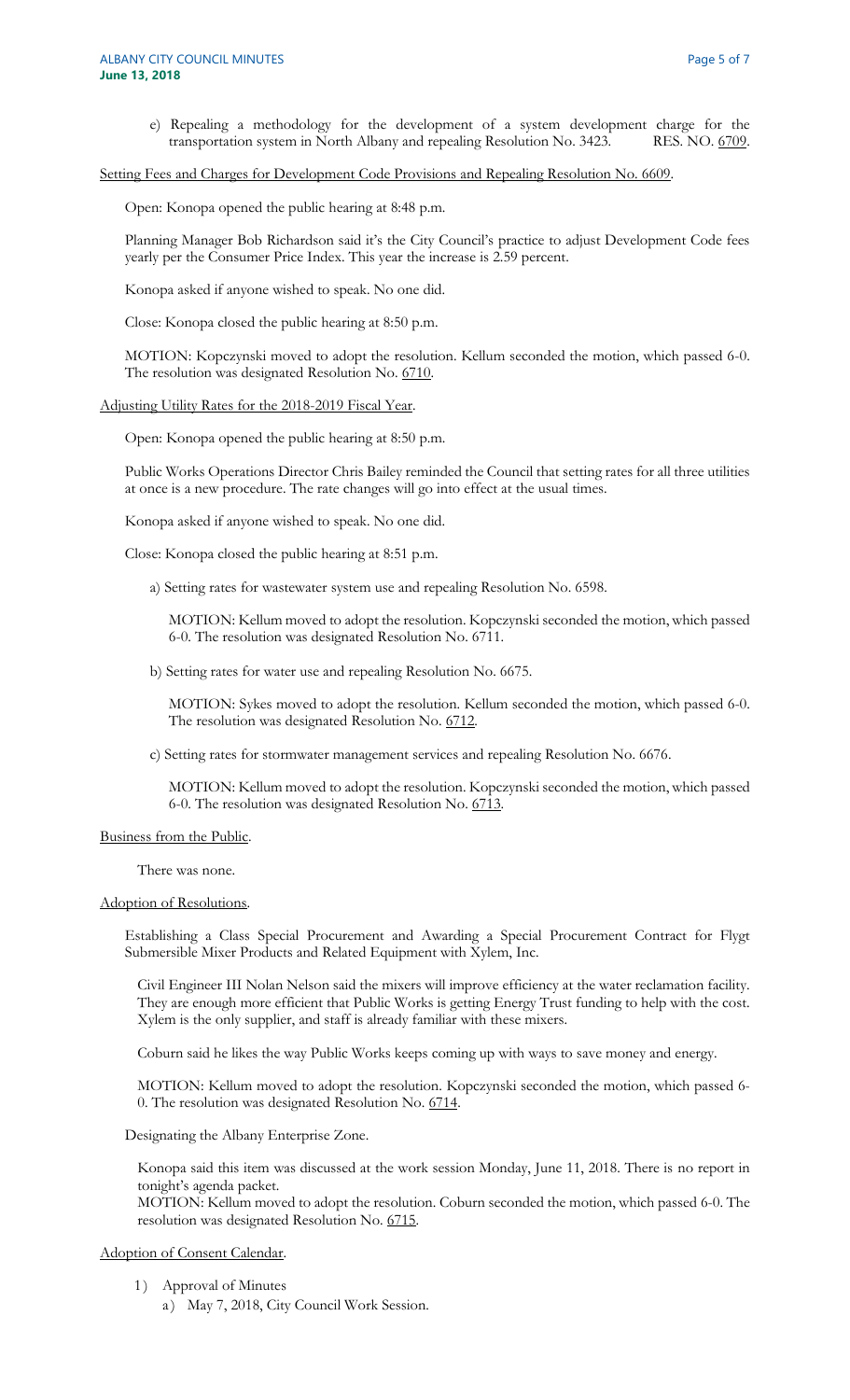#### 2) Adoption of Resolution

Accepting the abstract of votes regarding the ballots cast in the election held Tuesday, May 15, 2018, regarding Measure 22-172, City of Albany fuel tax. RES. NO. 6716.

MOTION: Johnson moved to approve the Consent Calendar as presented. Coburn seconded the motion, which passed 6-0.

# Award of Contract. **8:56 p.m.**

Approving the award of a professional services contract for consulting on WWTP-13-01, Water Reclamation Facility Solids Handling Improvements Project.

City Engineer Staci Belcastro said staff recommends awarding the contract to Kennedy/Jenks Consultants. They have made a significant up-front effort to provide the capability for Class A biosolids. Public Works expects predesign to be complete by the end of 2018.

MOTION: Kopczynski moved to award the bid to Kennedy/Jenks Consultants in the amount of \$248,616. Coburn seconded the motion, and it passed 6-0.

Award of Contract Increase.

SS-18-06, Vertical Loop Reactors Aeration Line Improvements.

Nelson said the contract increase is due to unpredicted extra work that was found to be required. It's possible that the contract specifications were wrong. One contractor designed the project and also provided inspections. Coburn said he doesn't like the practice of having designers inspect their own work. Belcastro said consultants usually do some special inspections, but staff is on the site every day with general oversight over the project.

MOTION: Coburn moved to approve the increase. Kellum seconded the motion, which passed 6-0.

Award of Bids.

SS-18-01, 2018 Pipe Bursting Projects.

Belcastro said the City received three bids for this project. Emery & Sons was the low bidder at \$1,430,590. The engineer's estimate was \$1,227,750. Public Works negotiated with Emery & Sons to eliminate several pipe sections from the project to reduce the contract price to \$1,130,394.

Kellum asked if anyone else was allowed to bid on the lower-volume project. Belcastro said the reduction was in pipe, so Public Works applied the same reduction to the other bids. Sykes asked the consequences of not doing the eliminated segments. Belcastro said they will go back in the queue for discussion in 2019.

MOTION: Coburn moved to award the bid to Emery & Sons in the mount of \$1,130,394. Kopczynski seconded the motion, and it passed 6-0.

WL-18-01, Peach Tree Lane Area Water Lines.

Belcastro said there were 10 bids on this project. Northcore USA was the low bidder at \$977,561.71.

Coburn asked if the City has worked with Northcore before. Belcastro said they are currently doing another project in Albany. Staff has worked with them before and they are good.

MOTION: Coburn moved to award the bid to Northcore USA in the amount of \$977,561.71. Kopczynski seconded the motion, and it passed 6-0.

#### Approval of Agreement and Award of Bid. **9:11 p.m.**

Approving the Acceptance of a Grant Agreement from the Federal Aviation Administration in the Amount of \$648,000 to Complete Apron Rehabilitation (Phase 2) at the Albany Municipal Airport, and Approving a Contract Award to Wildish Construction Co.

Utility Superintendent – Transportation Jon Goldman said the \$648,000 grant covers 90% of the construction costs of Phase 2. There is a \$72,000 city match. Public Works is doing both phases at the same time with different contractors. Staff recommends awarding the contract to Wildish in the amount of \$569,950.

MOTION: Johnson moved to accept the grant agreement and award the bid to Wildish in the mount of \$569,950. Kopczynski seconded the motion, and it passed 6-0, and was designated Resolution No. 6717.